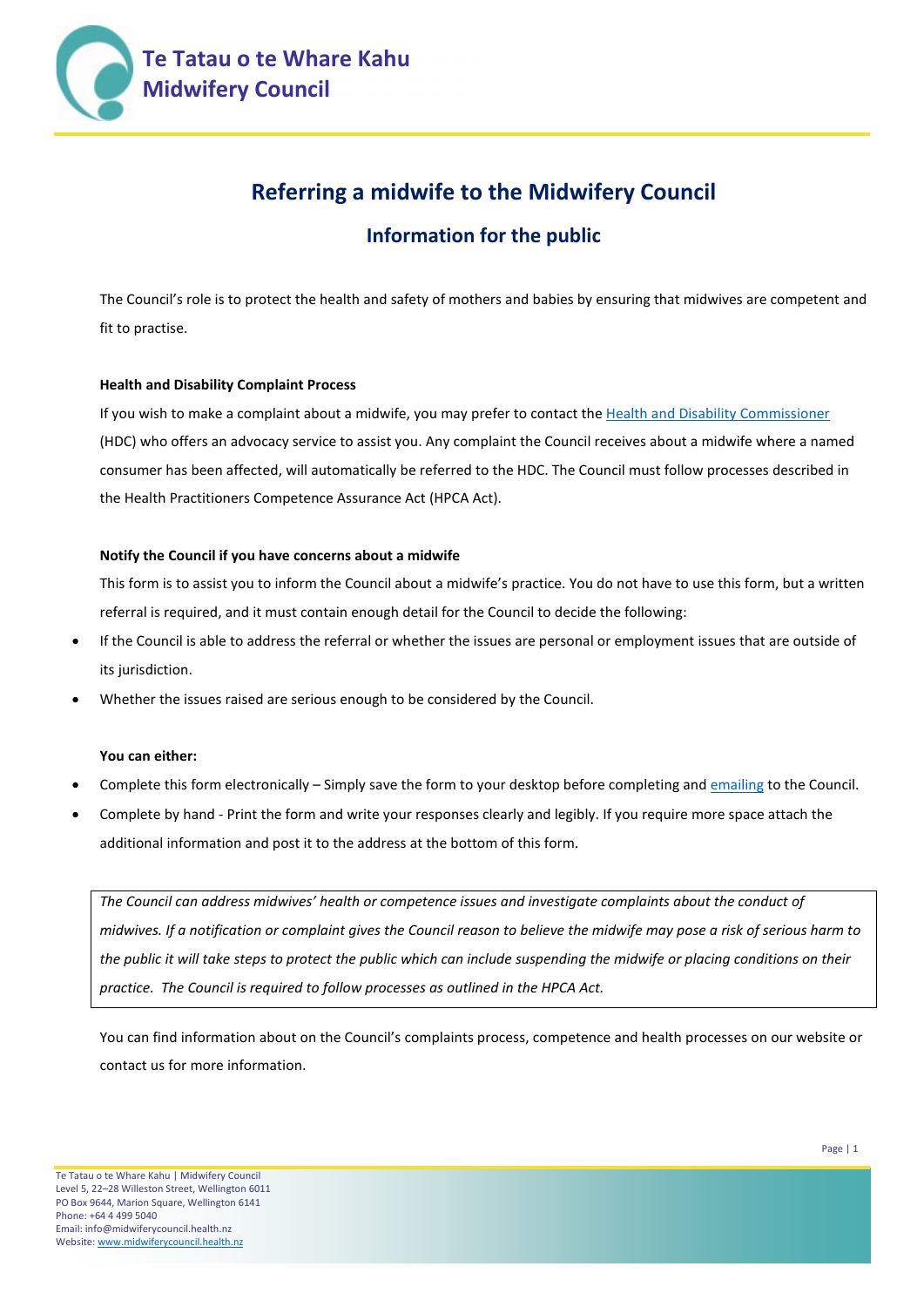

#### **Confidentiality and Natural Justice**

Your complaint (minus your contact details) will be provided to the midwife to allow them to respond. The Council is not able to consider anonymous referrals unless further enquiry is possible. If this poses a difficulty to you, please contact us to discuss this further.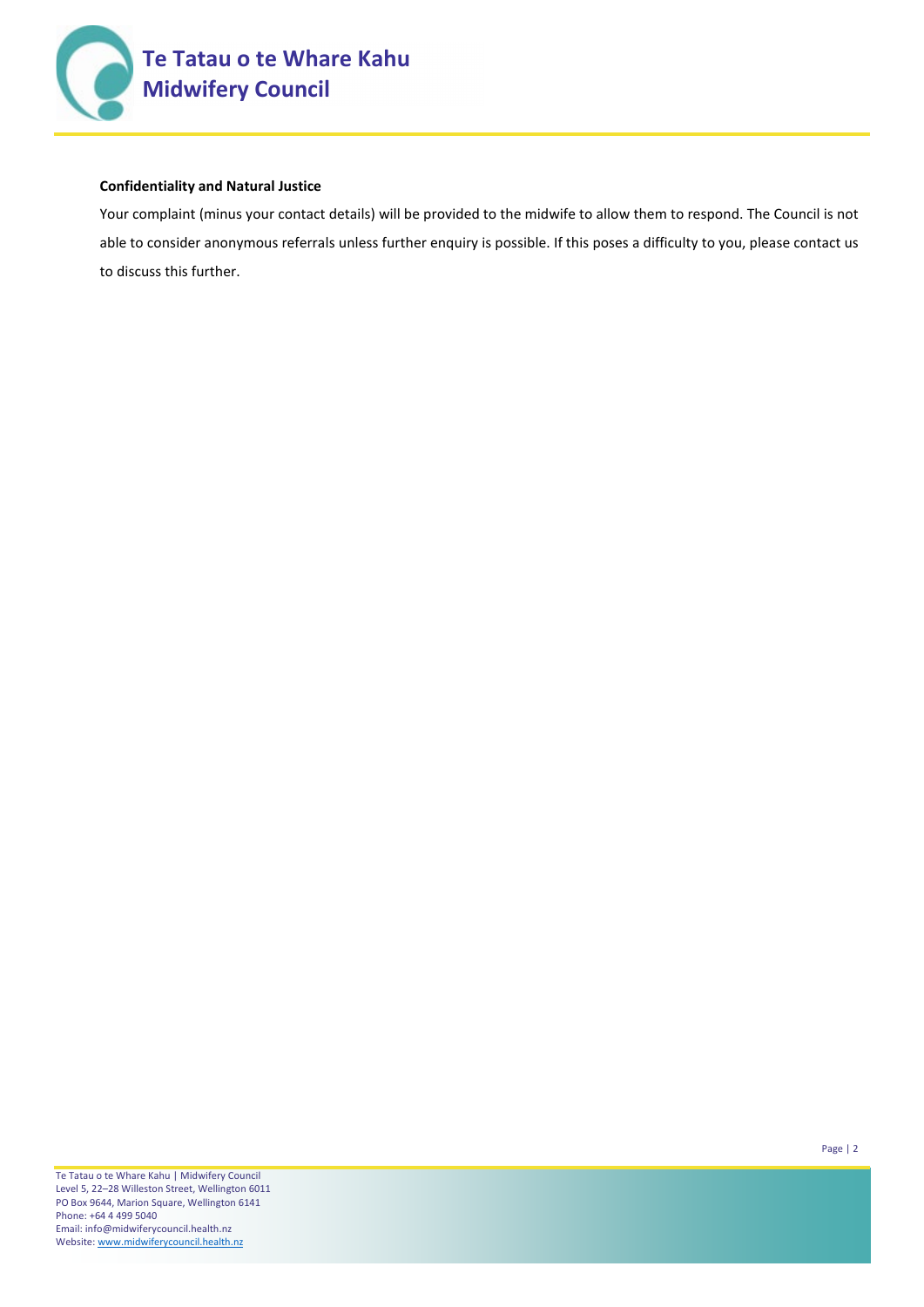

# **Raise a concern**

# **1. Your contact details**

**Legal name:**

**Postal address:**

**Daytime phone number: Alternative phone number:**

**Email: (can this address be used for private material? Yes / No)**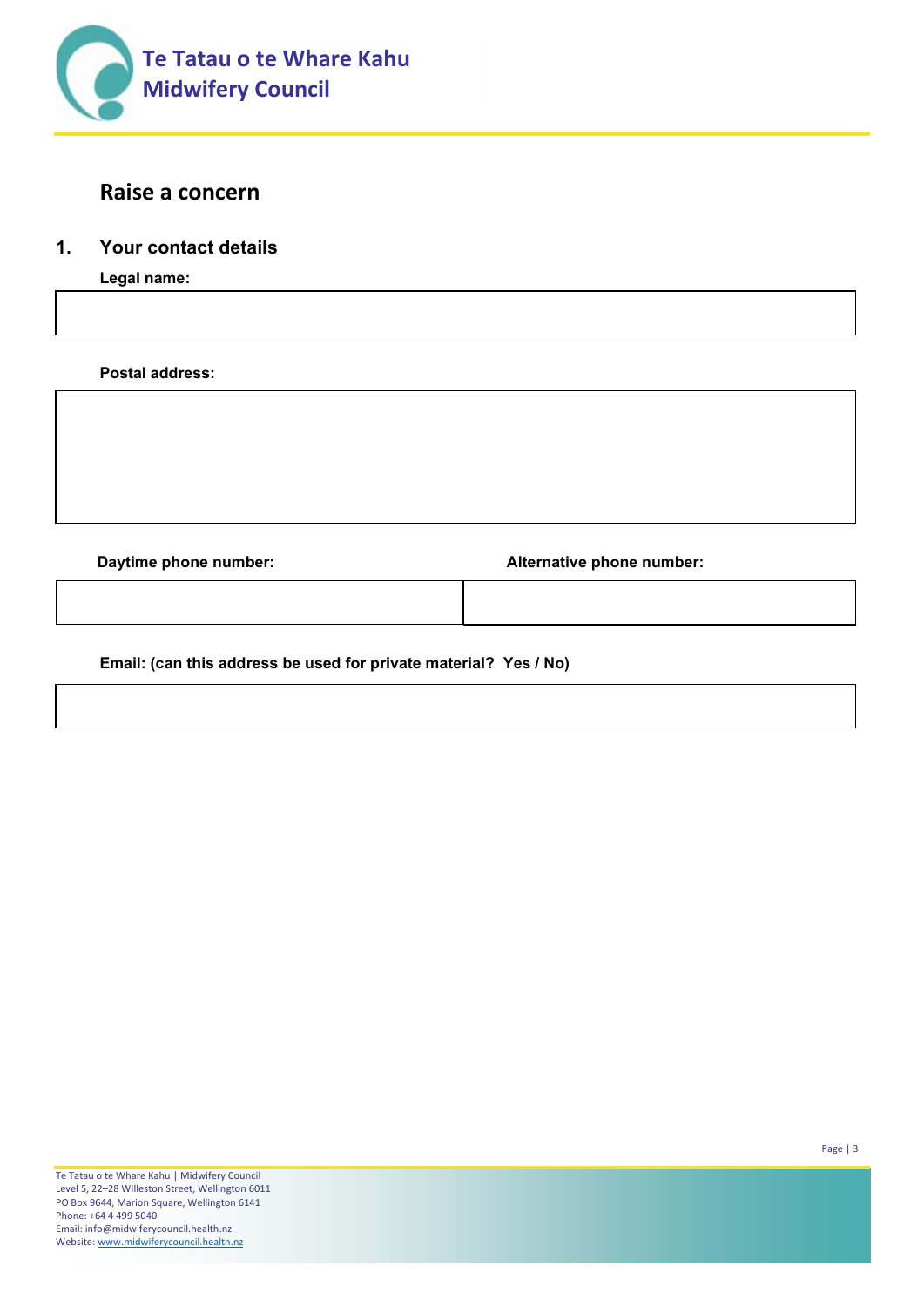

## **2. The midwife concerned**

**First and surname of the midwife you are concerned about:**  *If you know their Annual Practising Certificate number, please also enter it here.* 

**Please provide the midwife's place of employment (if known):**

**How do you know this midwife (e.g. colleague, relation, friend, client, your Lead Maternity Carer, employer, employee)?**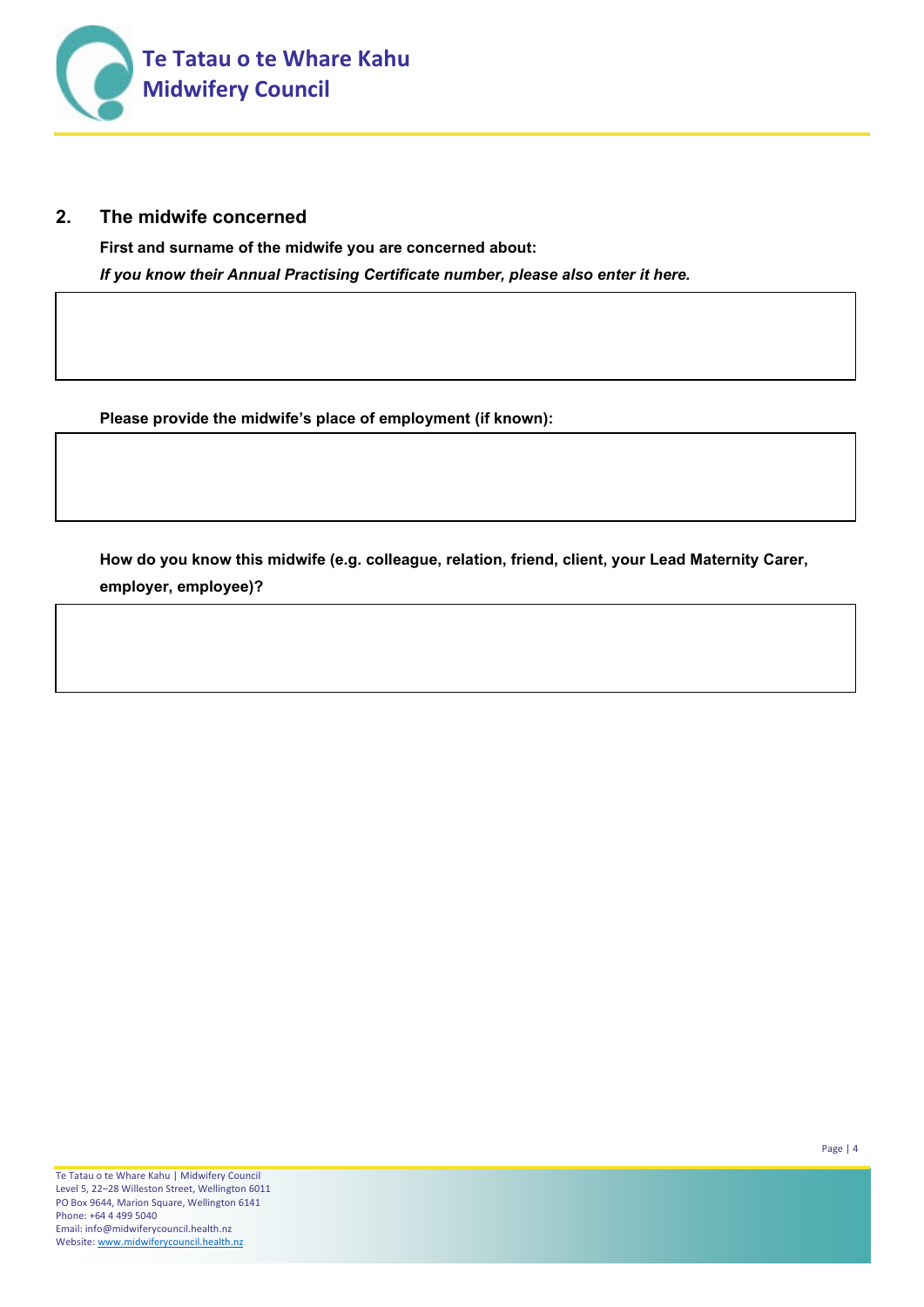

## **3. Explain your concerns**

**Dates on which (or time period during which) the incident/events you are concerned about occurred:** 

**What happened that caused you to have concerns about this midwife:**

*(Please attach additional sheets if required).*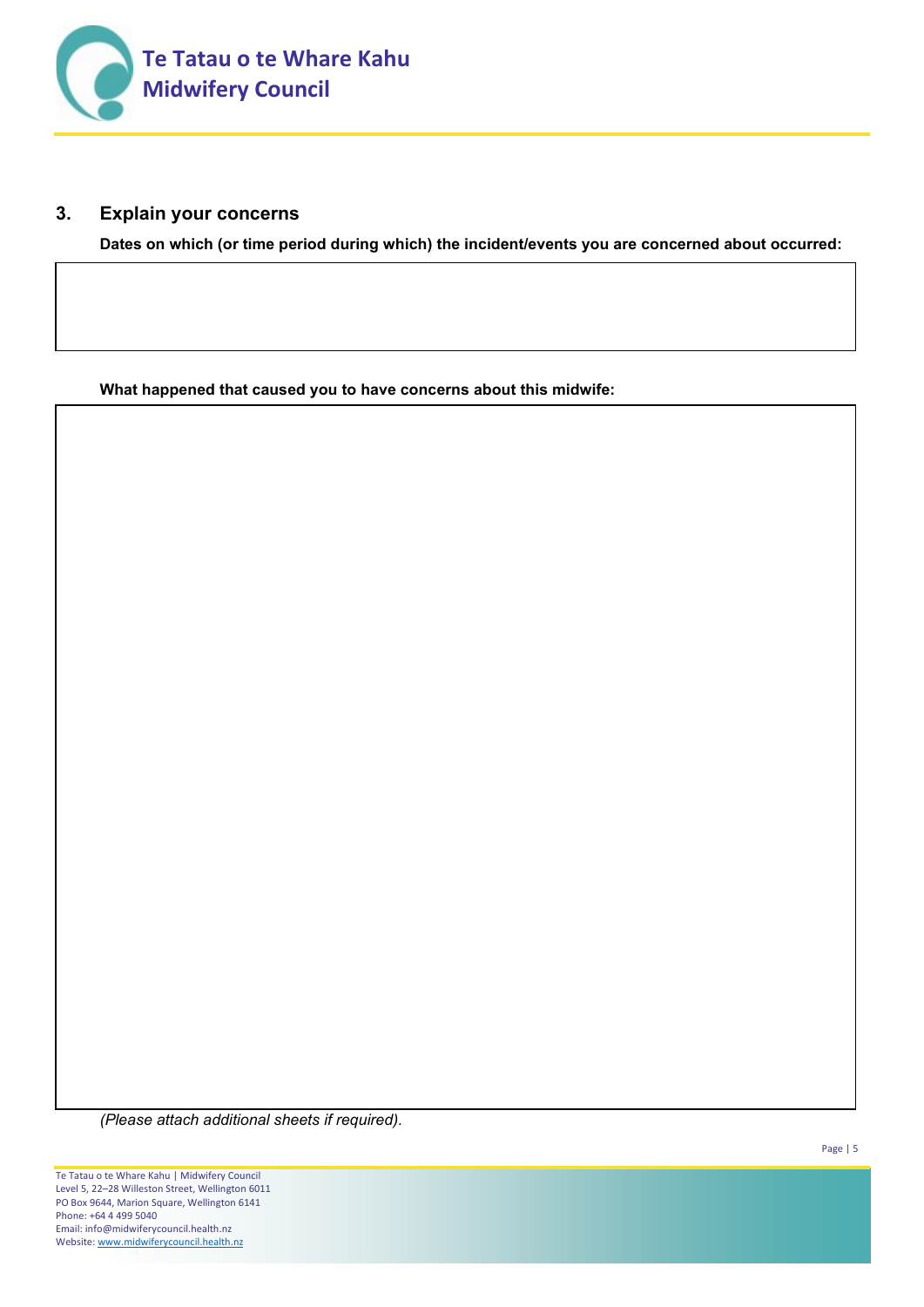

### **Any other information, including witnesses and a list of any documents included with this form:**

**Details of any other action you have taken or organisations/persons you have already contacted about this matter:**